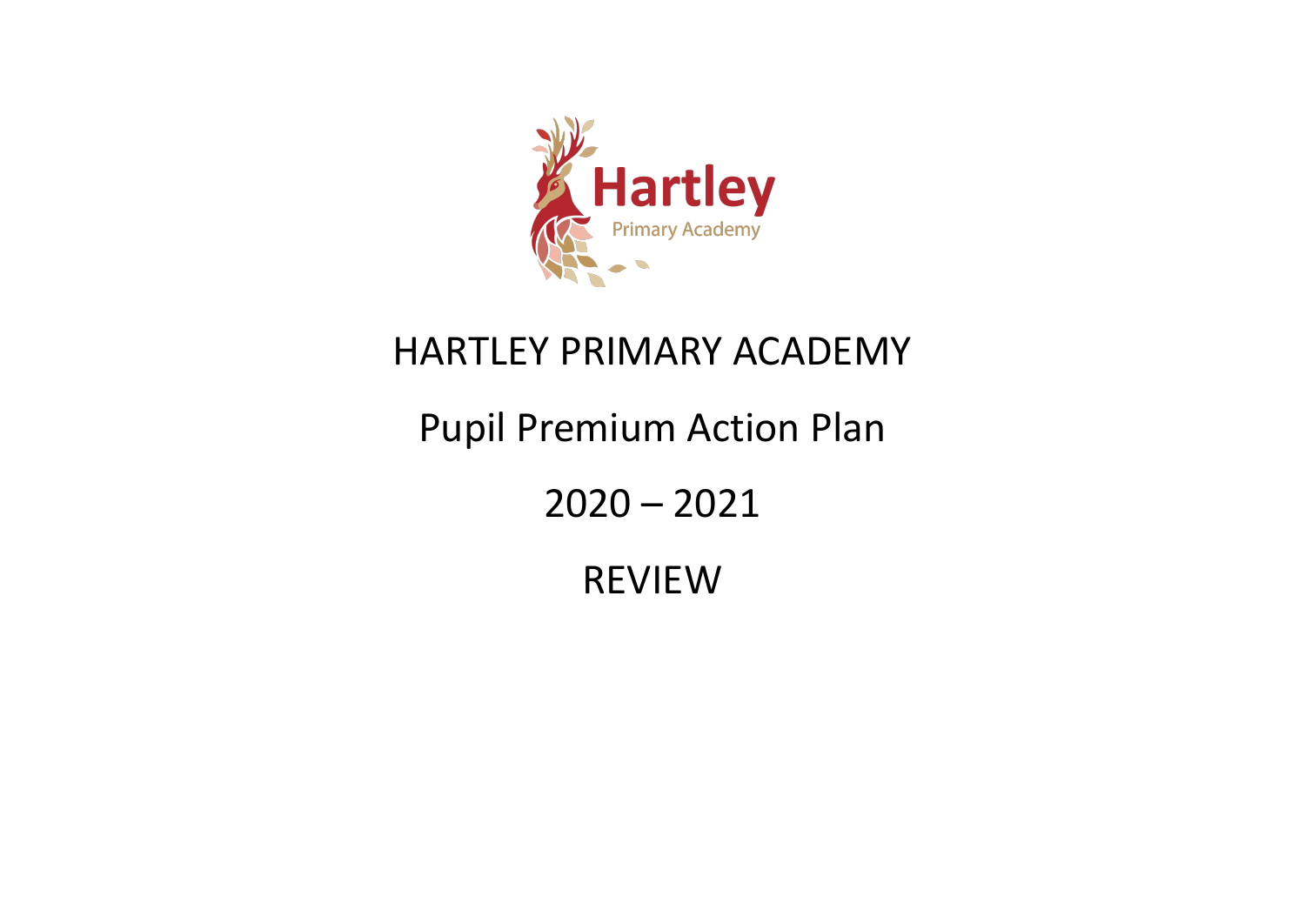#### **What is the Pupil Premium?**

The Pupil Premium is additional funding for publicly funded schools in England to raise the attainment of disadvantaged pupils and close the gap between them and their peers. This funding is aimed at addressing the current underlying inequalities that exist between children from disadvantaged backgrounds and their more affluent peers.

This funding is allocated to schools on the basis of the number of pupils who have been eligible for Free School Meals at any point over the last six years; children who have been "looked after" for more than six months, children who have left local authority care or children of service personnel.

The DFE has given us the freedom to use the Pupil Premium as we see fit, based on the knowledge of our pupils" needs.

#### **OVERVIEW OF SCHOOL**

| Total number of pupils on roll (Yr $R - 6$ )               | 418                                                              |
|------------------------------------------------------------|------------------------------------------------------------------|
| Total number of pupils eligible for PPG (@ September 2020) | 37 (8.85% of roll)                                               |
| Total number of Pupil Premium pupils with SEN/AEN          | 9 of 37 have SEN, this represents 24.32% of disadvantaged pupils |
| Amount received per pupil                                  | £1320 (2020/2021)                                                |
| <b>Total received</b>                                      | £48,840 (2020/2021)                                              |

#### **Pupil Premium Funding**

For the financial year 2020 - 2021, we will receive £48,840 in Pupil Premium funding.

#### **Nature of Support**

At Hartley Primary Academy we continue to use the additional funding to support a variety of strategies to best meet the needs of each individual child for whom the grant funding was allocated, including:

- ∙ high quality, inclusive teaching.
- ∙ precision teaching by the class teacher.
- ∙ pupils taught in groups with other pupils who are working at a similar level.
- ∙ focused support from skilled teaching assistants, both in class and in small groups.
- ∙ individual tuition, by an experienced teacher or teaching assistant.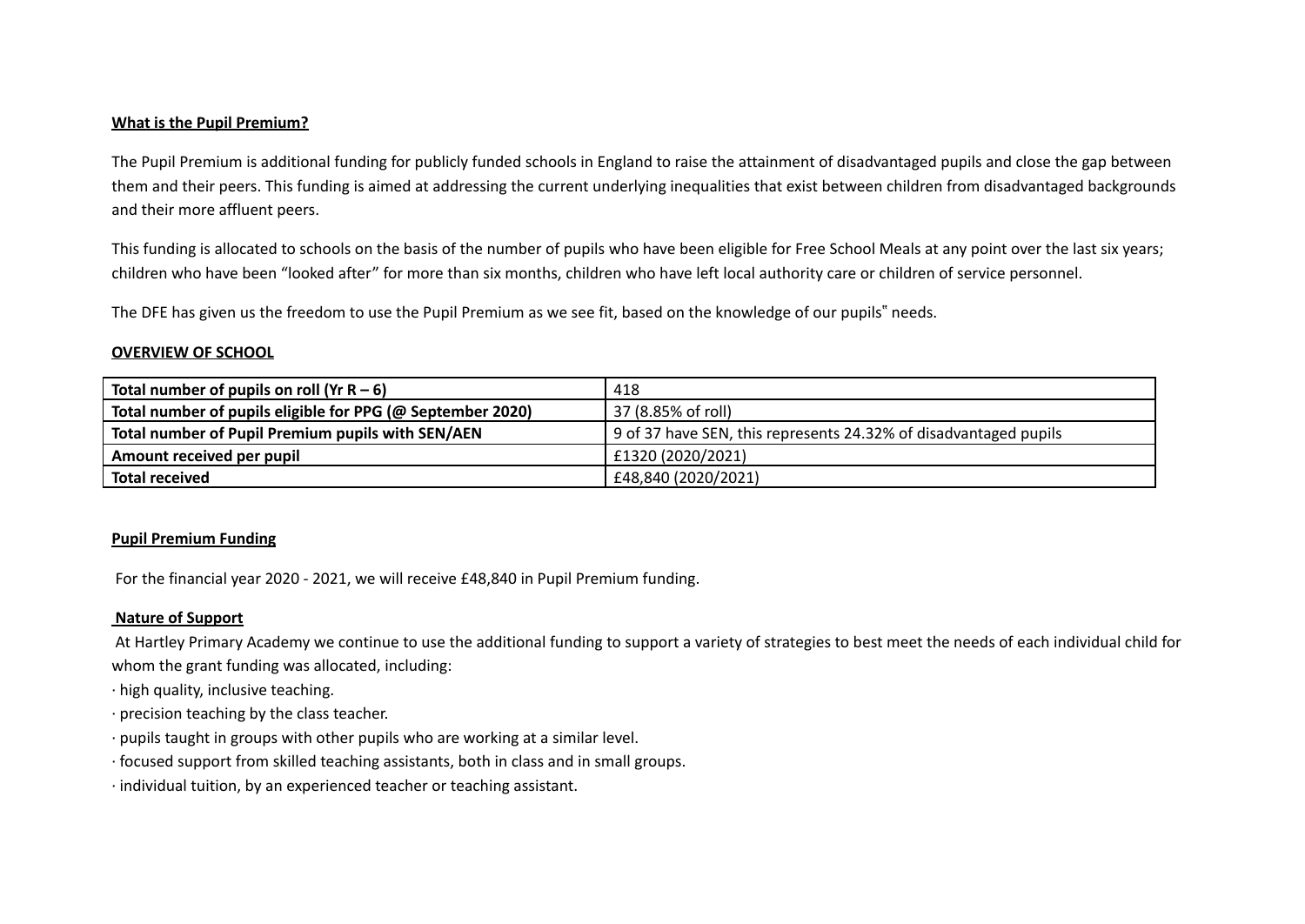∙ intervention strategy support from teaching assistants (for example: Early Literacy Support, Targeted Support for Teaching Inference in Reading, Peer Mentoring, Lego Therapy).

- ∙ carefully targeted resources known to raise attainment.
- ∙ personalised support including pastoral support for individual pupils and their families, to meet their needs.
- ∙ supporting parents to fund clubs and trips.
- All interventions are highly targeted over a period of time, according to need and impact tracked.

### **Monitoring the impact of Pupil Premium Grant**

The Principal, Miss Galinis, has overall responsibility for the attainment and progress of Pupil Premium children through ensuring the progress of eligible pupils and evidencing this as a whole-school priority.

Children's progress and attainment is tracked and monitored carefully to ensure they achieve their full potential. Regular monitoring and evaluation is key to ensuring effectiveness of expenditure. Targets for pupils are set in maths, reading and writing and we know where we expect them to be by the end of the programme or set of lessons. Monitoring is a joint responsibility of the class teacher and Senior Leaders and regular assessment data is analysed and acted upon. All pupils eligible for Pupil Premium funding are discussed at termly pupil progress meetings. The DFE and LA also analyse our school data and compare our results to national data.

Through our termly Pupil Progress Meetings we report clearly on data for Pupil Premium.

#### **Pupil Premium Action Plan**

Objective 1: to provide personalised, targeted intervention for pupils, enhancing Quality First Teaching to enable every pupil deemed to be disadvantaged to make at least expected progress and be on track for achieving age-related expectations or above by the end of Year 6.

- ∙ Analysis of half termly / termly assessments and on-going formative assessment to identify gaps in knowledge / understanding. Soft assessments in reading and maths at the start of the term September 2020 to establish a baseline, following school closure.
- Specialist support then timetabled:
- focused specialist TA support, outside the classroom either 1:1 or small group. Timetables reviewed termly following review of pupil progress.
- focused TA support within lessons to enhance QFT.

How will we meet this objective?

At Hartley Primary Academy, provision is tailored to meet the needs of every individual PP pupil.

The combination or all of following strategies will be used: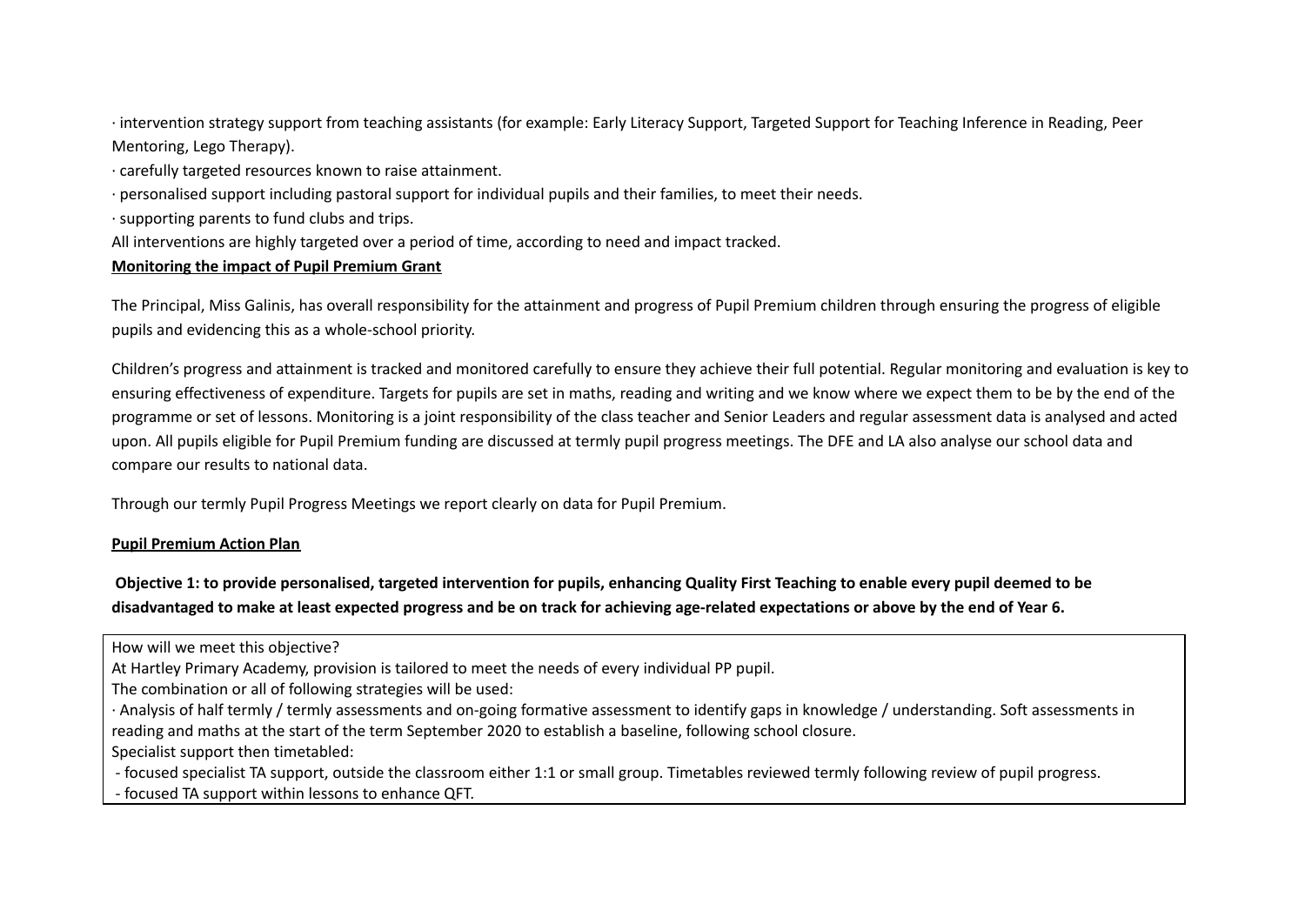- SALTA support across the school to identify and support areas of need.

Timetables reviewed termly following review of pupil progress.

## **Cost: £2000**

∙ Experienced teacher working supporting 1:1 tuition

## **Cost: £9700**

∙Experienced Teacher to support Year 3-6 teachers with 1:1 / small group support, either in the classroom during English / Maths lessons or withdrawal from the classroom (Covid19 secure procedures in place)

Support targeted at either:

- gaps in knowledge / understanding to enable rapid catch up following school closure from March 2020-September 2020.

- Deepening pupil's knowledge and understanding where they are securely at age- related expectations and seeking to accelerate progress for identified pupil s to achieve greater depth.

## **Cost: £5730**

● SALT TA across the school to identify and support specific SLCN needs. Full EYFS screening to identify need on entry to school.

### **Cost: £ 5430**

| <b>Actions</b>                 | <b>Personnel</b> | <b>Timescale</b>        | <b>Monitoring Strategies</b> | <b>Success Criteria</b>      |
|--------------------------------|------------------|-------------------------|------------------------------|------------------------------|
| 1a. Support provided           | Class teacher    | Daily / weekly          | Pupil's books                | Gaps identified in the       |
| according to Pupil Premium     | Support staff    |                         | Lesson Observation           | September 2020               |
| Provision mapping. Support     |                  |                         | Dialogue between teacher /   | assessments are narrowed     |
| sessions recorded on year      |                  |                         | support                      | by the end of the academic   |
| group provision maps.          |                  |                         |                              | year.                        |
| Dialogue between class         |                  |                         |                              |                              |
| teacher and support staff as   |                  |                         |                              | Pupils are making at least   |
| to the on-going learning       |                  |                         |                              | expected progress if working |
| priorities for each individual |                  |                         |                              | at ARE or above              |
| pupil.                         |                  |                         |                              |                              |
| 1b. Termly Pupil Progress      | Principal        | Completed at the end of | Pupils' books                | Pupils are making            |
| meetings                       | <b>SLT</b>       | each term (x6 per year) | Summative assessment         | accelerated progress in      |
| - Discussions of progress      | Class teacher    |                         | Data Analysis                | targeted areas if working    |
| with class teacher             |                  |                         | Discussions with class       | below ARE                    |
| - Scrutiny of books            |                  |                         | teachers                     |                              |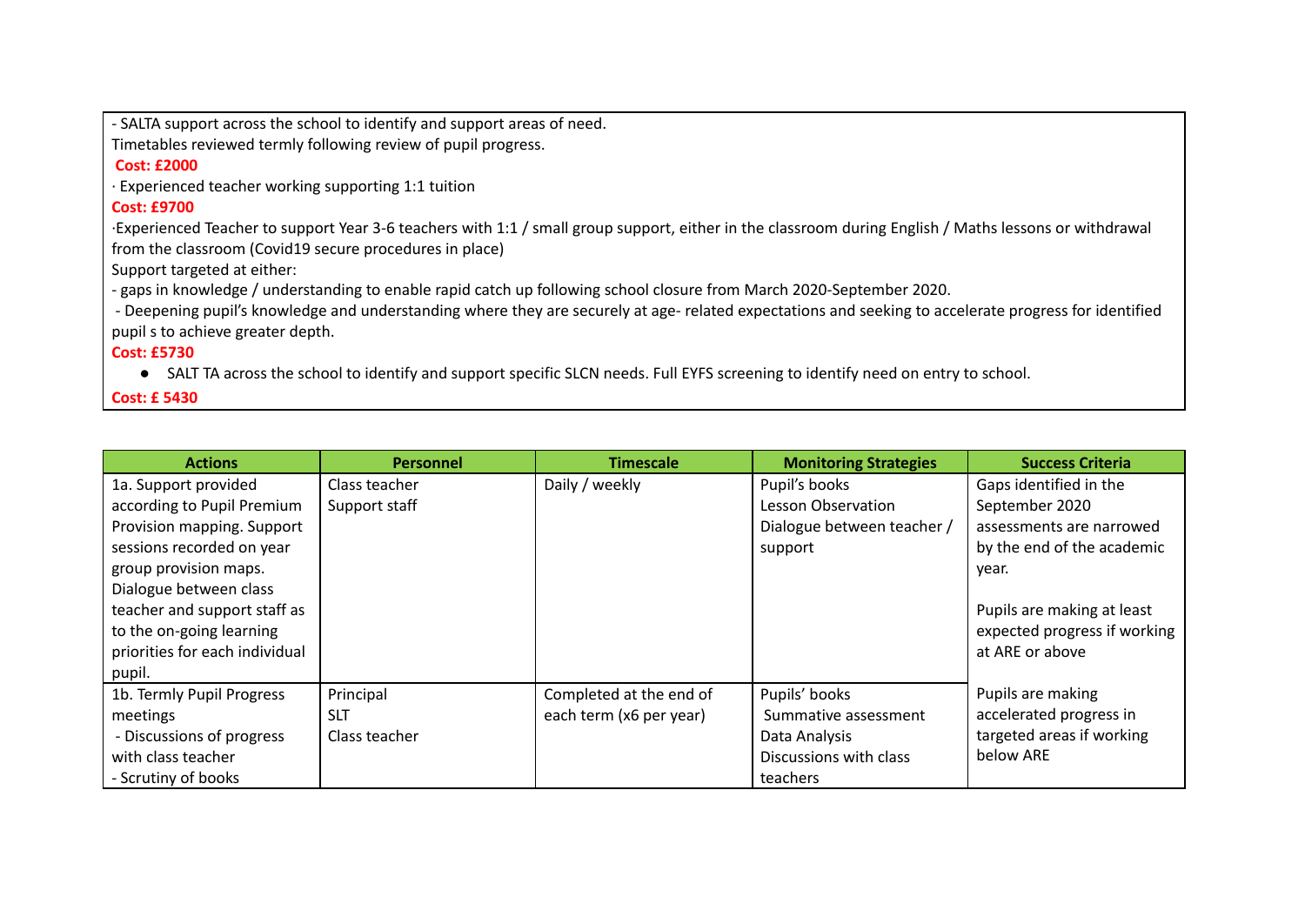| - Analysis of summative<br>assessments results<br>- Review of PP provision and<br>development of provision<br>for the following term                                                                                                                                                                                                     |                          |                                      | Discussions with support<br>staff                                                                                                        | Targeted pupils are in-line to<br>achieve greater depth or<br>higher standard.                                                                                                                                                                                                         |
|------------------------------------------------------------------------------------------------------------------------------------------------------------------------------------------------------------------------------------------------------------------------------------------------------------------------------------------|--------------------------|--------------------------------------|------------------------------------------------------------------------------------------------------------------------------------------|----------------------------------------------------------------------------------------------------------------------------------------------------------------------------------------------------------------------------------------------------------------------------------------|
| 1c. Pupil Premium Audit to<br>review:<br>- Effectiveness of PP<br>strategies in meeting the<br>needs of each individual<br>pupil<br>- Effectiveness of provision,<br>leadership and<br>management, assessment<br>and recording, resourcing in<br>meeting pupils' learning<br>priorities and in accelerating<br>progress, where necessary | Principal<br>PP Champion | Twice in year (January/July<br>2021) | Pupils' books<br>Summative assessment<br>Data Analysis<br>Discussions with class<br><b>teachers</b><br>Discussions with support<br>staff | Pupils are making at least<br>expected progress if working<br>at ARE or above<br>Pupils are making<br>accelerated progress in<br>targeted areas if working<br>below ARE<br>Pupil Premium provision is<br>well lead, resourced<br>effectively and best meeting<br>the needs of learners |

Pupil Premium Action Plan Objective 2: to provide personalised, targeted pastoral support for individual PP pupils to enable them to be happy, secure **and fully engaged in school and supported (where appropriate) outside school.**

How will we meet this objective?

At Hartley Primary Academy, provision is tailored to meet the needs of every individual PP pupil.

The combination or all of following strategies will be used:

∙ Discussions between Principal, Class teacher, external agencies and parents in identifying the social and emotional needs of individual pupils and the most appropriate support.

This support may include any of the following: focused specialist TA pastoral support, outside the classroom either 1:1 or small group.

The focus for provision and the provision itself are determined according to individual pupil needs.

**Cost: £12,300**

- Purchase of external counsellor worker time

**Cost: £2470**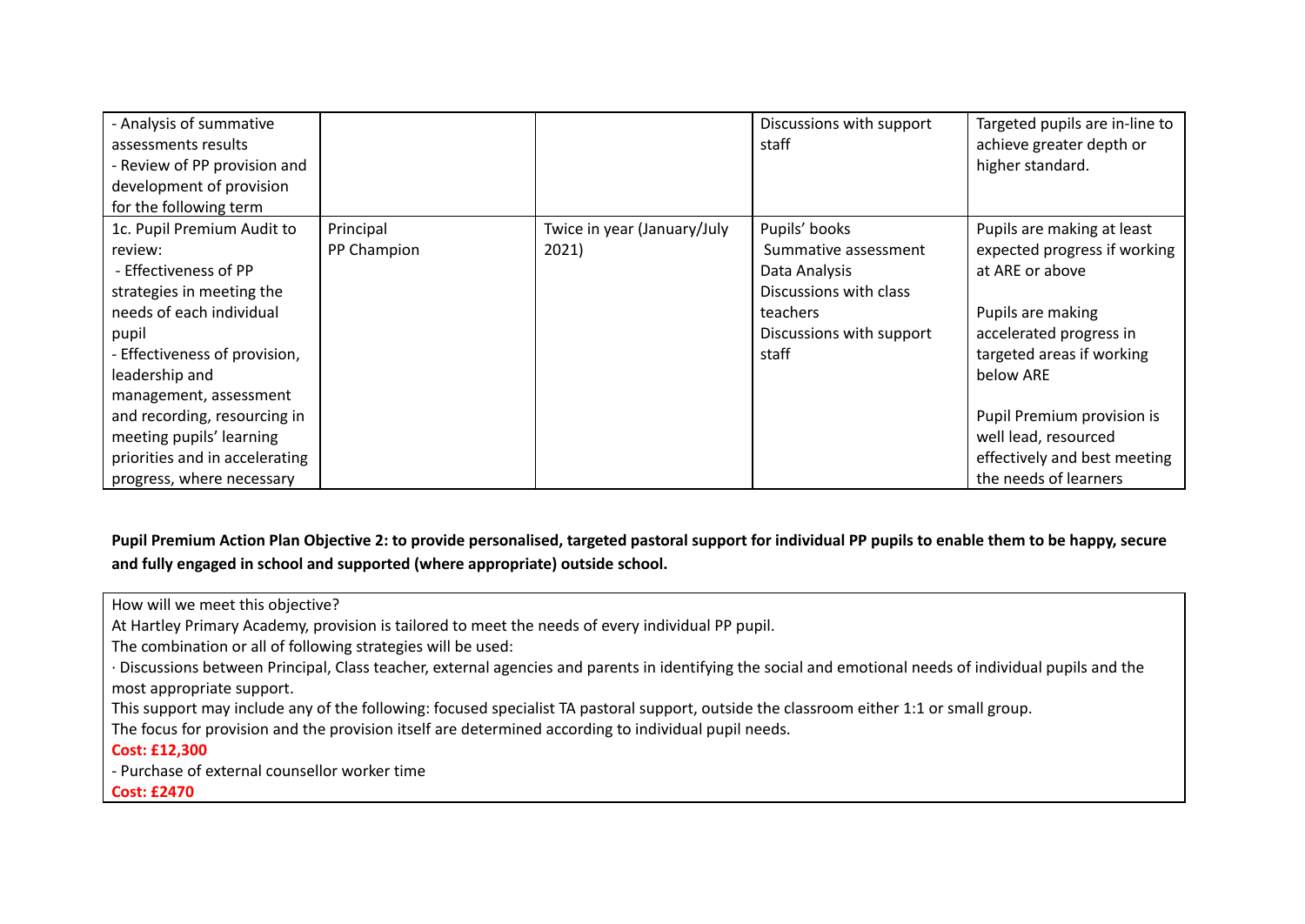- The setting up of the well-being team to support the recovery , re-introduction and renewal project, supporting the return to school in September 2020 **Cost: £3500**

- Involvement of outside agencies

**Cost: determined on an individual basis**

| <b>Actions</b>                 | <b>Personnel</b>         | <b>Timescale</b>       | <b>Monitoring Strategies</b>  | <b>Success Criteria</b>     |
|--------------------------------|--------------------------|------------------------|-------------------------------|-----------------------------|
| 2a. Support determined and     | Principal                | Daily / weekly         | Support Plans and provision   | Provision is effectively    |
| provided according to          | Class teacher            |                        | maps                          | meeting individual pastoral |
| Individual need                | Support staff            |                        | Dialogue between teacher /    | needs.                      |
| Every support session          | <b>External Agencies</b> |                        | support / external agencies / |                             |
| recorded and evaluated on      |                          |                        | parents                       |                             |
| individual pastoral plans      |                          |                        |                               |                             |
| Dialogue between class         |                          |                        |                               |                             |
| teacher, support staff,        |                          |                        |                               |                             |
| Principal as to the ongoing    |                          |                        |                               |                             |
| priorities for each individual |                          |                        |                               |                             |
| pupil.                         |                          |                        |                               |                             |
| 2b. Regular formal review of   | Principal                | Determined by relevant | Pupils' books                 |                             |
| quality and impact of          | Class teacher            | adults                 | Summative assessment          |                             |
| provision by relevant staff,   | Support staff            |                        | Error analysis                |                             |
| external agencies and          | <b>External Agencies</b> |                        | Data Analysis                 |                             |
| parents                        |                          |                        | Discussions with class        |                             |
| Review includes:               |                          |                        | teachers                      |                             |
| - Feedback from individual     |                          |                        | Discussions with support      |                             |
| providing the support          |                          |                        | staff                         |                             |
| - Feedback from the class      |                          |                        |                               |                             |
| teacher                        |                          |                        |                               |                             |
| - Information on pupil's       |                          |                        |                               |                             |
| learning progress              |                          |                        |                               |                             |
| - Feedback from parents        |                          |                        |                               |                             |
| - Verbal feedback from child   |                          |                        |                               |                             |
| (if appropriate)               |                          |                        |                               |                             |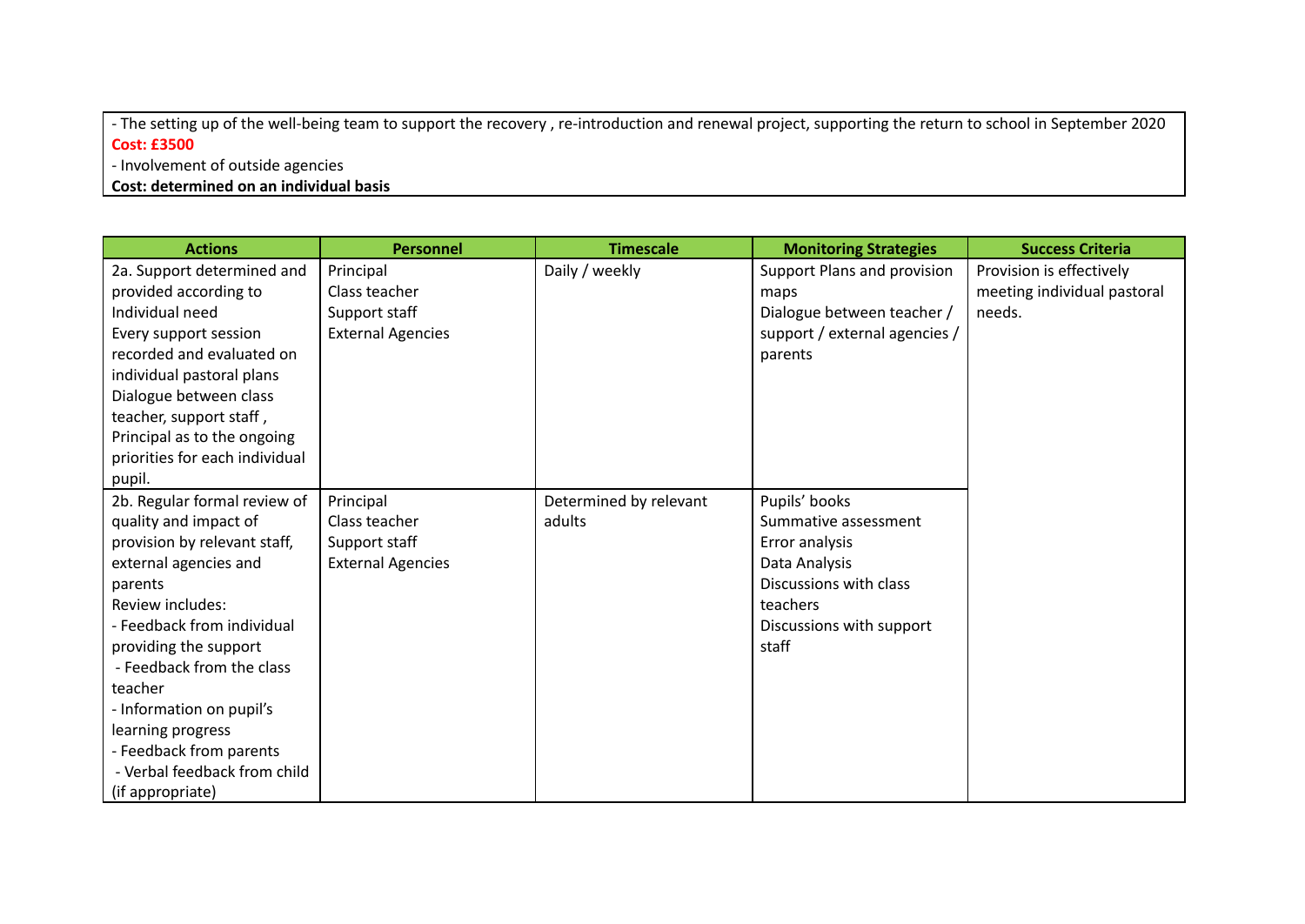| Review<br>- -----<br>: futur<br>m۶<br>нио |  |  |
|-------------------------------------------|--|--|
| provision.                                |  |  |

Pupil Premium Action Plan Objective 3: ensure all PP pupils have the opportunity to access learning opportunities beyond the classroom (ie. school trips **and extra-curricular activities)**

| How will we meet this objective?                                                                                       |
|------------------------------------------------------------------------------------------------------------------------|
| We will fund, where appropriate and after discussion with parents and outside agencies, activities from the following: |
| · Extra-curricular Clubs                                                                                               |
| · Additional lessons e.g. music, drama                                                                                 |
| $\cdot$ School Trips                                                                                                   |
| · Residential trips                                                                                                    |
| -Well-being activities as part of the recovery curriculum                                                              |
| <b>Cost: £5600</b>                                                                                                     |

| <b>Actions</b>                | <b>Personnel</b> | <b>Timescale</b> | <b>Monitoring Strategies</b> | <b>Success Criteria</b>   |
|-------------------------------|------------------|------------------|------------------------------|---------------------------|
| За.                           | Principal        | When required    | Dialogue between PP          | Provision is effectively  |
| Dialogue between the          |                  |                  | Leader, external agencies,   | meeting individual needs. |
| principal, parents or carers, |                  |                  | outreach worker and          |                           |
| Outside Agencies and/or       |                  |                  | parents                      |                           |
| outreach worker to identify   |                  |                  |                              |                           |
| the priorities for PP funding |                  |                  |                              |                           |
| to best meet the needs of     |                  |                  |                              |                           |
| the individual child.         |                  |                  |                              |                           |
| Contributions towards any     |                  |                  |                              |                           |
| of the above determined on    |                  |                  |                              |                           |
| an individual child basis     |                  |                  |                              |                           |